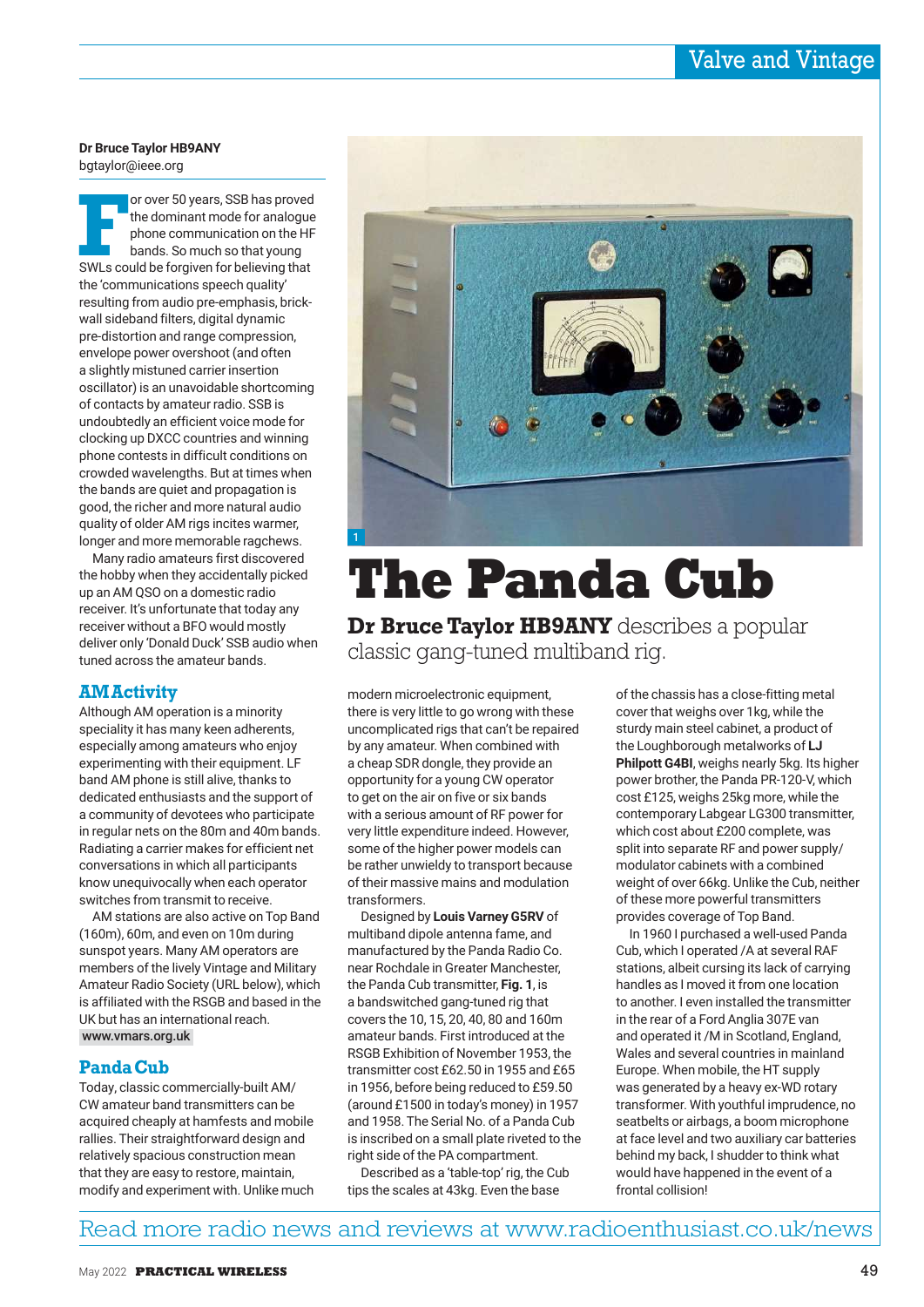**Fig. 1: The bandswitched gang-tuned Panda Cub transmitter is rated at up to 40W input to a single 807.**

**Fig. 2: The underside view of the Cub shows a neat layout with good access to all the components. The green boxes are the HT smoothing capacitors.**

**Fig. 3: This rear view of the Cub shows the AF stages on the left, the power supply on the right and the RF stages with the louvred PA screening compartment in the middle.**

**Fig. 4: Below 30MHz the adjustable Panda low pass filter** *(upper)* **has an insertion loss of less than 0.25dB. The ATU 150** *(lower)* **has a thermocouple ammeter in each feedline.**

## **Design**

I've provided the original factory circuit diagrams and documents for the Panda Cub here: Sales brochure https://tinyurl.com/SalesBroch Power supply section: https://tinyurl.com/PwrSchem Modulator section: https://tinyurl.com/ModSchem RF section: https://tinyurl.com/RfSchem Components list: https://tinyurl.com/CmpsList Operating instructions: https://tinyurl.com/OpInstns

Although the manufacturer's documentation is of mediocre quality, and suffers from errors and omissions, the construction and wiring of the transmitter itself is of a good standard, **Fig. 2**. It has eight valves (plus a 5U4G rectifier and VR150/30 neon stabiliser) and is rated for up to 40W input on CW and 25W on phone. The final PA is a single 807 with a pinetwork tank circuit designed to couple to a 72Ω load.

An international octal socket on the rear panel permits the connection of a transmit/ receive control relay or an external power supply. For full power operation, an HT supply of about 500V is required. Be sure to check the internal wiring to the socket before connecting it to any external equipment. That's because it appears that these sockets have been wired in different ways at origin, apart from any changes that may have been made by previous owners. For example, pins 4 and 5 may be in series with the HT supply, as shown in the power supply schematic diagram, or connected to the relay contacts of switch B2, as shown in the modulator schematic!

Produced at a time when Band I TVI was a major concern, the Cub is built in several screened compartments, **Fig. 3**, and has



RF filters for mains input and the PA heater. But there is no tuneable harmonic trap or lowpass filter in the RF output, and contrary to the claim in Panda advertisements the transmitter could hardly be described as *"incorporating all the best TVI proofing technique".* However, as an extra £4.90 accessory the company offered an adjustable lowpass filter that was specified to have an attenuation of 85dB at 42MHz and over 72dB throughout the TV spectrum. For £15 an 'ATU 150' was also available that employed Faraday screened links on all bands for increased protection against harmonic radiation, **Fig. 4**. Today these useful accessories are unfortunately somewhat rarer than the Cub transmitters themselves.

Modulation is by a pair of push-pull 6V6s, driven by a 6SN7 twin triode phase splitter and a 6SL7 preamplifier for a high impedance crystal microphone. These valves don't appear on the components list. The modulation transformer, a critical component for high quality audio, is a reputable Woden UM1 or equivalent, which is conservatively rated for 30W of audio and 60W of RF input.

Compared with other commercial and homebrew multiband transmitters of this vintage, the Panda Cub has very few separate switches and tuning controls. The PA is driven by an exciter that uses an ECC81 double triode and a 5763 beam tetrode in frequency multiplier service, all controlled by a band-change switch with a total of nine poles. The multiplier





stages are tuned by a 3-gang capacitor that is coupled to the VFO tuning control by an ingenious cord drive, so that only the PA tank capacitor requires separate adjustment when changing frequency.

Sign up to our FREE email newsletter at www.radioenthusiast.co.uk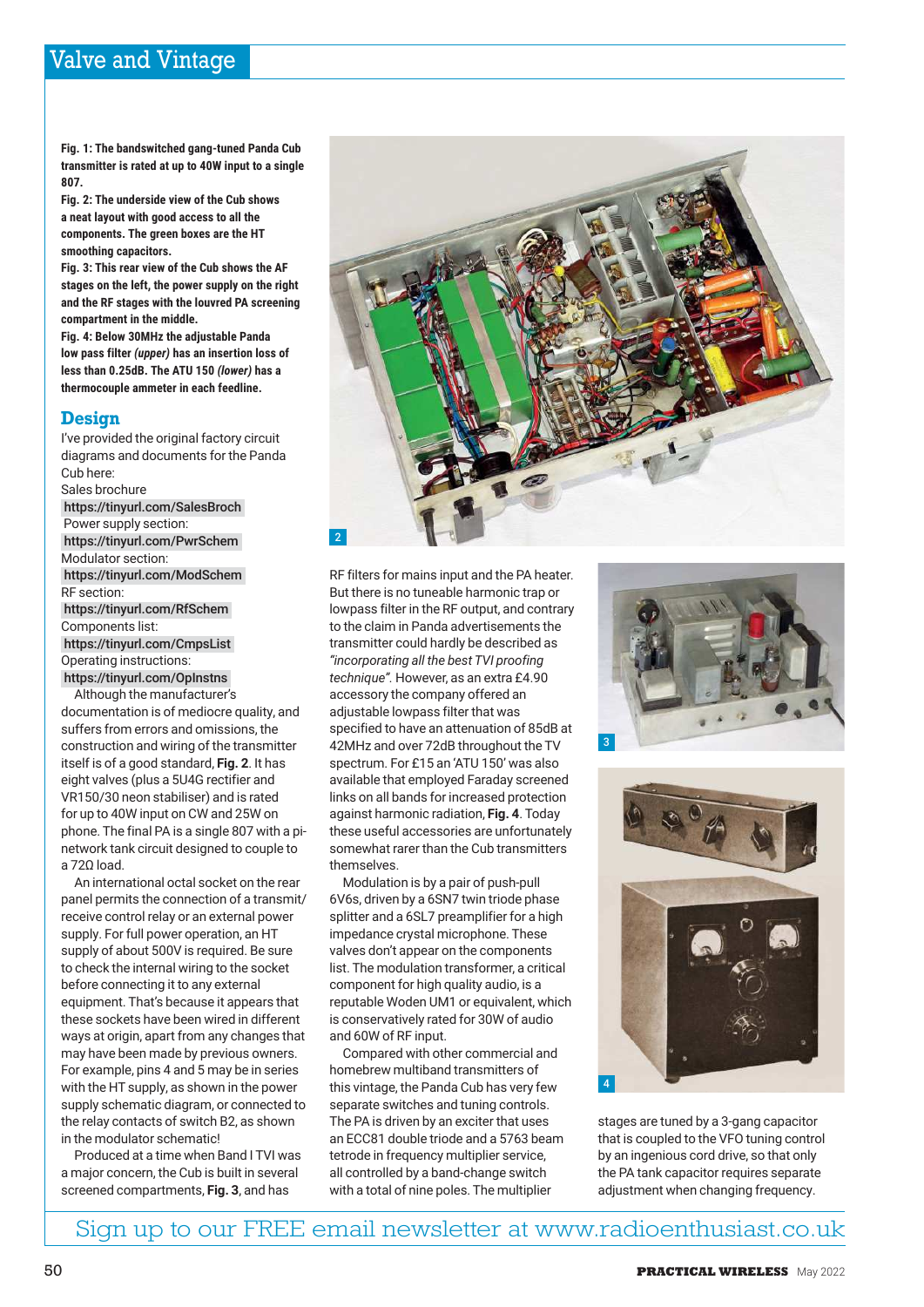



**Fig. 5: Trimmers are provided on the top of the VFO box, which nestles between the power supply and the PA compartment. The cord drive from the drum on the tuning shaft allows the exciter stages to track the VFO frequency.**

**Fig. 6: The revolutionary B9G pressed-glass base of the EF50 has very short electrode connections to nine chromium-iron alloy pins. The valve has an allglass envelope covered by a spun-metal 'Jackson cap' for screening purposes.**

**Fig. 7: The well-screened 807 PA compartment contains the tank circuit and RF choke. A 3-wafer bandswitch under the 3-gang tuning capacitor is coupled directly to the 6-wafer switch in the diecast multiplier coilbox behind it.**

**Fig. 8: The exciter is tuned by nine ferrite cores; three for each of the three multiplier stages. Fig. 9: Voltmeter probe locations for measuring the PA drive. The 4-gang PA loading capacitor is upper left, while the 3-gang exciter tuning capacitor on the right is driven by a cord from the VFO shaft. Fig. 10: Identification of the inductor locations on the side of the diecast coilbox for the multiplier stages V2a, V2b and V3.**



The VFO, **Fig. 5**, uses the classic Eddystone 598 'full vision' epicyclic ballbearing drive. It is directly calibrated in frequency for the six bands, although scale intervals of 12.5kHz on 160m and 150kHz on 15m are more artistic than practical. The VFO is housed in a sturdy Eddystone diecast box and uses a temperaturecompensated electron-coupled Clapp circuit covering 1.75-2MHz. For netting purposes a push switch activates the VFO alone.

#### **The EF50**

Immediately recognisable by the bright red metal 'Jackson cap' that shields its all-glass envelope, the VFO valve in the Panda Cub is an Air Ministry surplus EF50 high gain remote cutoff RF pentode. Often described as 'the valve that helped to win WWII', the EF50 proved a vital component in the development of effective VHF radar for the UK Chain Home Low (CHL), Airborne Interception (AI) and Anti-Surface Vessel (ASV) systems.

The EF50 was initially developed by Philips for early VHF television receivers, and six of them were used in a fixedfrequency 45MHz TRF TV receiver chassis with a bandwidth of 4MHz that was built by Pye for receiving the pre-war BBC broadcasts from Alexandra Palace. It is believed that Pye may have originated the addition of the metal shield to the valve design. This receiver unit had a very good performance, and by May 1939 scores of them had been made in an initial production run. So, when **Taffy Bowen's**

group of radar boffins at Bawdsey Manor was tipped off about it by **Edward Appleton**, they immediately adopted it as an IF strip (Type 153) for VHF airborne radar use, replacing the Cossor prototype receiver that had proved completely unsatisfactory.

On 9 May 1940 a Dutch ferry docked at Harwich with a very precious cargo that had been hastily evacuated from the Philips factory at Eindhoven. On board were 25,000 EF50 valves, together with production machinery, tooling and enough of the special pressed glass valve bases to allow around 250,000 more to be manufactured. It was a close-run thing. During the crossing the ship narrowly escaped an aerial bombardment and just hours later Germany invaded the Netherlands without a declaration of war and the Philips factories and hi-tech research centre came under Nazi control. On 6 December 1942 the RAF mounted a relatively successful low-level attack on the plant, dropping over 60 tons of bombs for a loss of 15 aircraft and 62 aircrew.

The revolutionary EF50 represented an important milestone in valve development because its novel all-glass base, **Fig. 6**, greatly reduced the inter-electrode capacitance and the inductance of the electrode connections compared with conventional designs that had a glass pinch (like an incandescent light bulb). The only contemporary design with these features was the RCA Acorn type, which was much more difficult and expensive to manufacture. The original EF50 production line saved from Philips was set up in the

## Read more radio news and reviews at www.radioenthusiast.co.uk/news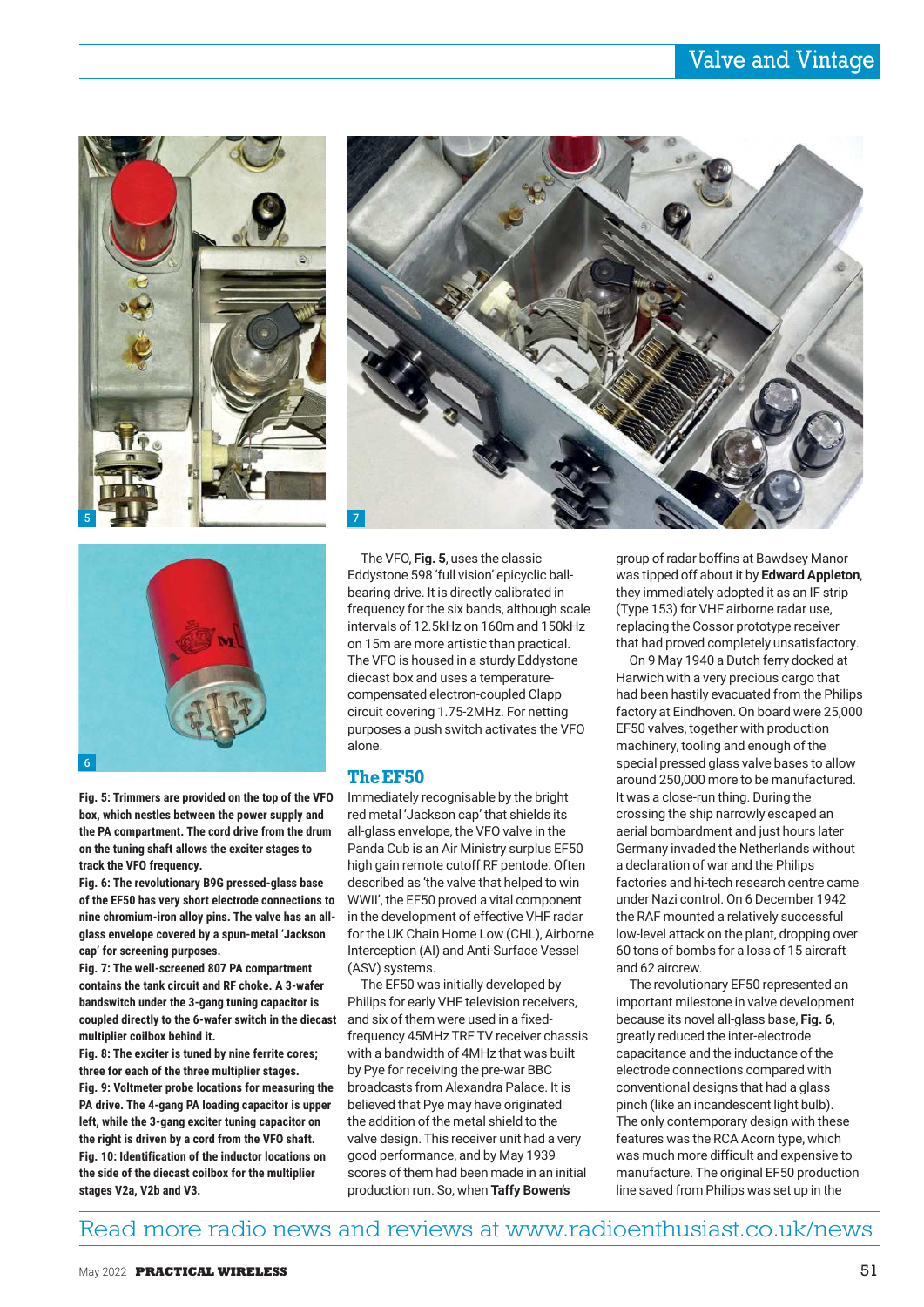UK and run by its subsidiary Mullard, and to meet the huge wartime demand for the valve it was also made by Marconi-Osram and Cossor, as well as Rogers in Canada and Sylvania in the US.

In the immediate post-war period EF50 valves were very popular in amateur radio and TV designs because they were versatile and available at attractive prices on the surplus market.

As late as September 1965, when they cost about 1/6d (7.50p) each, a *Practical Wireless* article described their use in nine different circuits. The EF50 was an excellent choice for a VFO because it doesn't suffer from the interelectrode capacitance drift that afflicts valves with a pinch structure. This defect is caused by the fact that the connections of a multielectrode valve are very close together in the pinch, and separated by glass that has a dielectric constant that is highly dependent on temperature.

## **PA**

The tank circuit and the upper section of the countersunk 807 PA valve are housed in a screening box provided with ventilation louvres, **Fig. 7**. After removing the securing screws, the lid of the box can be detached by sliding it towards the rear of the chassis. The tank capacitor is a wide-spaced 80pF 3-gang component that is mounted inside the box, while the 500pF 4-gang loading capacitor is mounted underneath the chassis, **Fig. 2**. One large tapped airspaced coil supported on ceramic pillars covers the four bands from 1.8 to 14MHz, and a second smaller coil located below the tank capacitor is used for 21 and 28MHz.

A rotary switch with three ceramic wafers connects the appropriate variable capacitor sections, fixed capacitors and coil taps for the selected band. By means of a flexible shaft coupler, this switch is connected to another 6-pole rotary switch inside the multiplier coilpack that is housed in an Eddystone diecast box to the rear of it. In this way, the whole transmitter can be switched over six bands with a single front panel control.

## **Alignment**

The basic frequency range of the VFO (up to 1.75-2MHz) is the same for all six frequency bands. If the calibration requires adjustment, this can be done by the trimmers that are readily accessible on the top of the diecast VFO box, **Fig. 5**. The exciter stages are tuned by adjusting the nine ferrite cores on the side of the multiplier coilbox, **Fig. 8**, while



monitoring the PA grid current. This may be accomplished by measuring the voltage across the parallel group of three 50Ω resistors comprising R9. As shown in **Fig. 9**, a convenient tag has been provided for the attachment of the negative probe of the voltmeter and ground is available at pin 1 of the 807 base.

**Table 1** indicates the inductors that are associated with the **a** and **b** sections of ECC81 V2 and 5763 V3, as well as the bands on which they should be tuned. The physical locations of the adjustable cores on the side of the multiplier coilbox are shown in **Fig. 10**, with the designations given in the schematic diagram. The tuning is quite broad and it should be possible to achieve over 3mA of grid drive (corresponding to 50mV across R9) on all bands.

#### **Modifications**

Safety should be the first concern when working on an equipment that has AC mains input and over 1kV AC between the anodes of the HT rectifier valve. If the original rubber insulated mains cable shows any signs of ageing, it should be replaced. As the HT smoothing capacitors have low leakage and no bleed resistors they can retain a dangerous charge after power is switched off. Note that the full HT voltage is present on the terminals of the PA anode current meter, which are exposed when the lid of the cabinet is lifted, **Fig. 3.** Since cathode keying is employed, the live contact of the Morse key should be insulated. And if it has not been done already, one of the first modifications

should be to fit the cabinet with four rubber feet of height at least 15mm, before the sharp lower edges of the case damage the operating table!

Since the accessible layout of the Panda Cub invites experiment, completely unmodified examples are rather uncommon. Mains hum can be reduced by adding high voltage electrolytic smoothing capacitors in parallel with the original banks of three 2µF solid-dielectric ones. When choosing the capacitors note that on key-up the HT voltage can approach 600V. If series-connected capacitors of lower rating are used, be sure to wire resistors across them to balance the voltage. In addition to this change, the modifications on my model visible in the photos include a coax socket on the rear panel for the standard bipolar input from a teleprinter, and controls on the VFO box and rear panel for selecting and adjusting the appropriate RTTY FSK shift on 3.5 and 14MHz. For compatibility with my other transmitters the front panel coax socket for the microphone has been replaced by a screened jack socket. The globe symbol above the tuning dial isn't original – it replaces the Panda logo that had become badly worn.

The modifications listed in the operating instructions should be carried out if they haven't already been applied at the factory. The 10kΩ VR150/30 feed resistor modification listed is just an omission from the schematic diagram – it will of course be present in the transmitter.

A 150mA anode current meter that is provided for tuning the PA also gives a

Sign up to our FREE email newsletter at www.radioenthusiast.co.uk